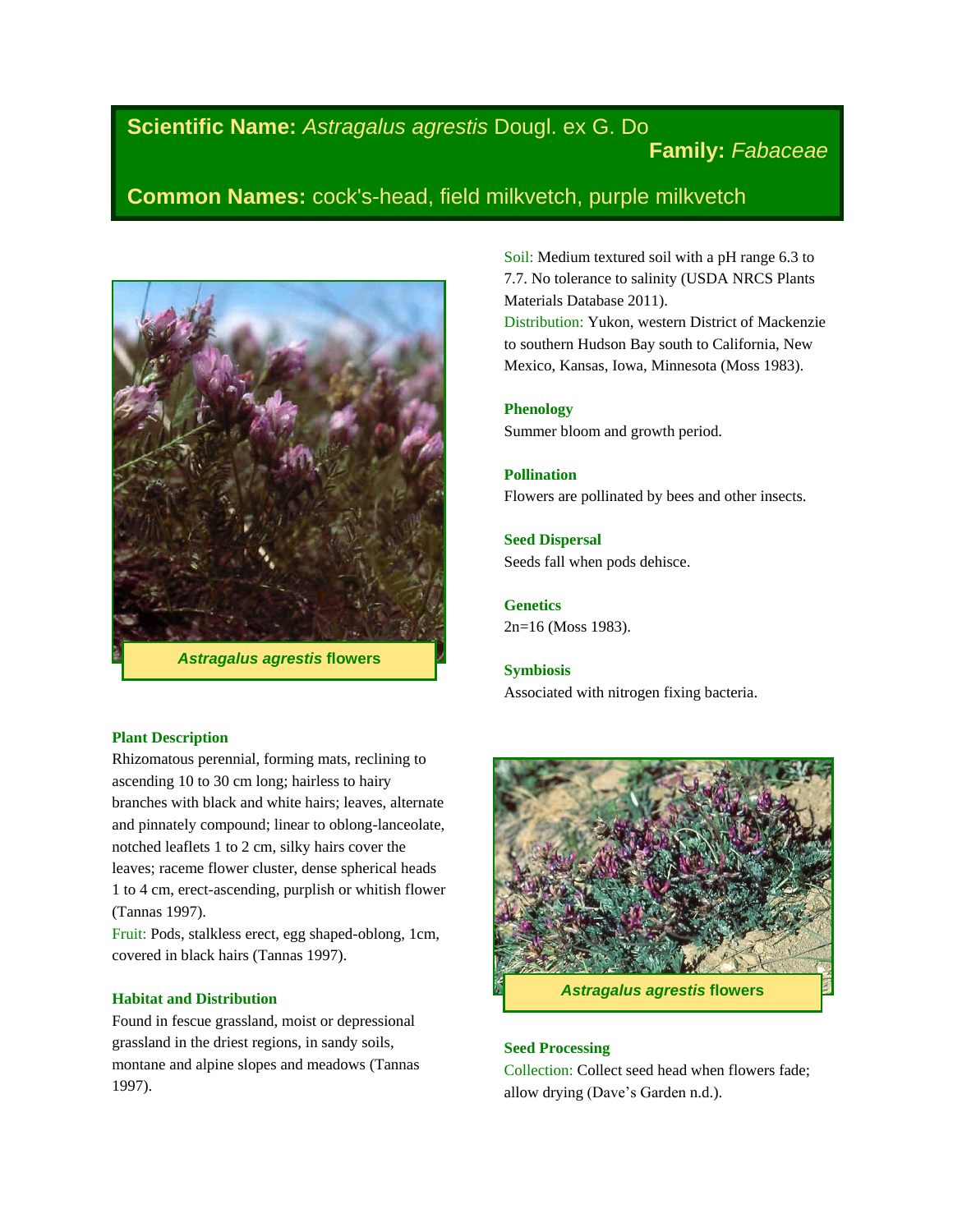Seed Weight: 260 seed/g or 3.84 g/1,000 seeds (USDA NRCS Plants Materials Database 2011). Cleaning: Crush dried pods and winnow seed. Screen any remaining chaff. Harvest Dates: Mid to late summer. Storage Behaviour: Likely Orthodox. Storage: Probable long term storage under IPGRI preferred conditions. Longevity: No literature found.

#### **Propagation**

Natural Regeneration: Seed with slow to moderate spread rate. Mats spread out via rhizomes. Germination: Many legumes benefit from scarification prior to germination. Pre-treatment: Scarification. Seeding Rate: Based on other *Astragalus* species, Pahl and Smreciu (1999) recommend a rate of 100 seeds/row m.



#### **Aboriginal/Food Uses**

Food: Absorbs toxins such as selenium, making consumption undesirable. Medicinal: No literature found.

# **Wildlife/Forage Usage**

Wildlife/Livestock: Moderately palatable forage with high protein content (Tannas 1997). Can cause locoism due to toxic content absorbed.

Grazing Response: Increaser; does not survive in abused or altered range (Tannas 1997).

# **Reclamation Potential**

As a nitrogen fixing species, *A. agrestis* could be beneficial in an early seed mix.

### **Notes**

Synonym : *A. dasyglottis* Fisch ex DC. (ITIS n.d.).

## **Photo Credits**

Photos 1&2: Wild Rose Consulting, Inc. 2011. Photo 3: Tracey Slotta @ USDA-NRCS PLANTS Database.

### **References**

Dave's Garden, n.d. Purple milkvetch *Astragalus agrestis*. IN: Dave's garden Plant Files. <http://davesgarden.com/guides/pf/go/76116/> [Last accessed October 8, 2013].

Moss, E.H., 1983. *A. dasyglottis* Fisch. Ex DC. IN: Flora of Alberta. A manual of flowering plants, conifers, ferns, and fern allies found growing without cultivation in the province of Alberta, Canada. 2nd edition. University of Toronto Press, Toronto Ontario. p. 375.

ITIS (International Taxonomic Information System), n.d. *Astragalus agrestis* Douglas ex G. Don. IN: Integrated taxonomic information system on-line database.

[http://www.itis.gov/servlet/SingleRpt/SingleRpt?sear](http://www.itis.gov/servlet/SingleRpt/SingleRpt?search_topic=TSN&search_value=25405) [ch\\_topic=TSN&search\\_value=25405](http://www.itis.gov/servlet/SingleRpt/SingleRpt?search_topic=TSN&search_value=25405) [Last accessed October 10, 2013].

Pahl, M.D and A. Smreciu, 1999. Growing native plants of Western Canada: Common grasses and wildflowers. Alberta Agriculture, Food and Rural Development, and Alberta Research Council. Edmonton, Alberta. 118 pp.

Tannas, K., 1997. Common plants of the western rangelands. Volume 1 – Grasses, grass-like species, trees and shrubs. Lethbridge Community College, Lethbridge, Alberta. 311 pp.